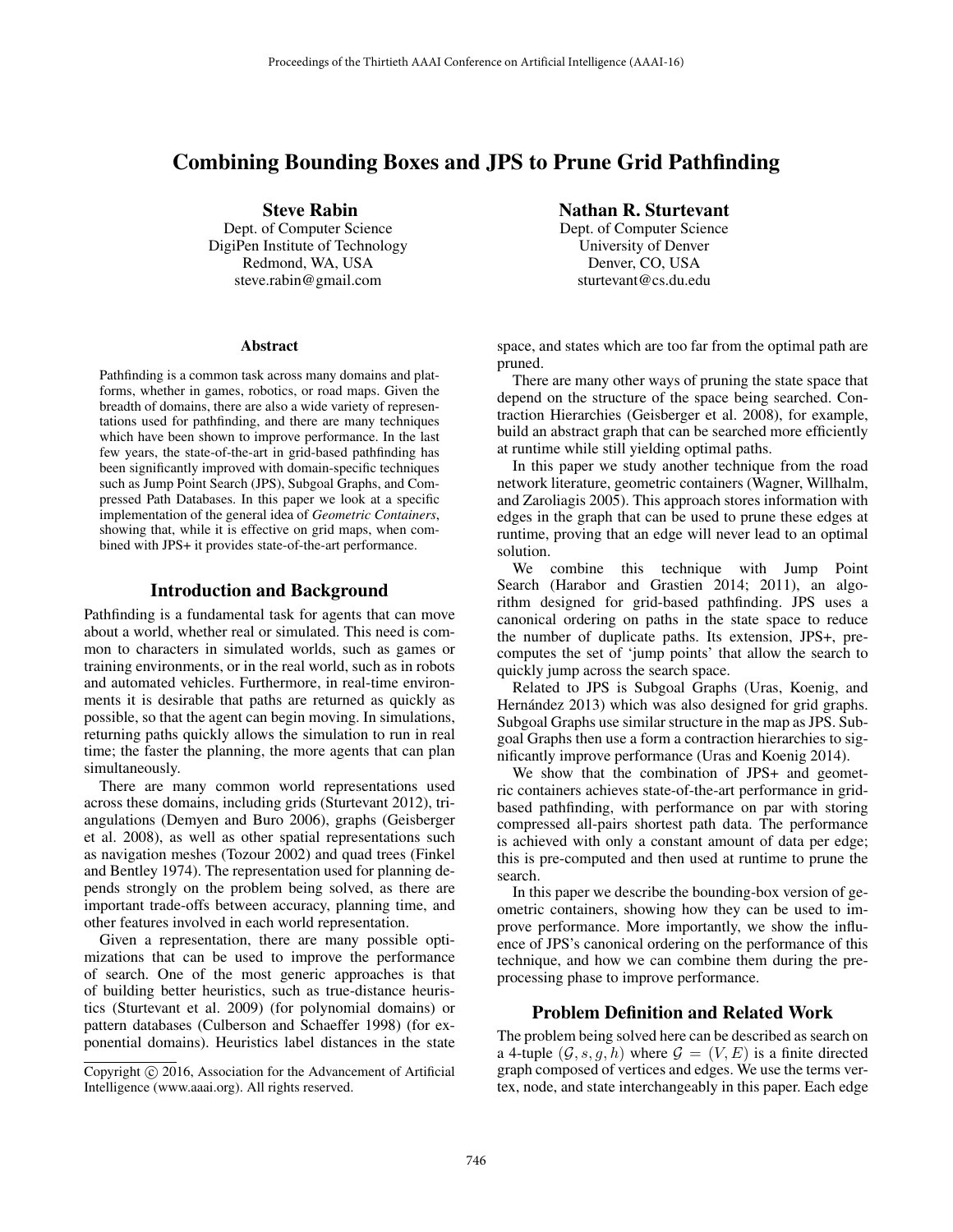

Figure 1: JPS search ordering

 $e = (v_1, v_2) \in E$  has a positive cost  $c(v_1, v_2)$ . In the graph,  $s \in V$  is the start state,  $g \in V$  is the goal state, and h is an admissible heuristic function where  $h(a, b) \leq c^*(a, b)$ if  $c^*$  is the optimal path cost between a and b. The goal is to find a path  $P(v_0, v_n)=(v_0, v_1, v_2,...,v_n)$  such that  $\forall [i \in 0 \dots n-1](v_i, v_{i+1}) \in E$ ,  $v_0 = s$ , and  $v_n = g$ . The cost of a path is  $c(P) = \sum_{i=0}^{n-1} c(v_i, v_{i+1})$ . We designate an optimal path as  $P^*(v_0, v_n)$ .

There are many metrics that can be used to evaluate the resulting path, including how fast the path is produced and how much precomputation is needed. There are other interesting metrics, such as path quality, but this paper is restricted to algorithms that return optimal paths.

This paper will look at the combination of two primary techniques, Jump Point Search (JPS) and geometric containers, which we explain here in more detail.

Jump Point Search. JPS (Harabor and Grastien 2011) encompasses a set of techniques designed to speed search on uniform cost grids. First, JPS defines a canonical ordering over all actions to minimize the number of transpositions during search. On an empty map JPS's canonical ordering will only generate a single path to each state in the map, as is illustrated in Figure 1(a). In this example, search begins at the middle node and only proceeds along the marked arrows. The canonical ordering generates diagonal moves before cardinal moves, and once cardinal moves are generated, diagonal moves will no longer be considered. Special rules, which we describe later, are needed when obstacles exist to make sure that at least one optimal path is always preserved. Second, instead of expanding one node at a time, it jumps along straight lines without generating the intermediate nodes, saving the cost of adding and removing states from the open list. JPS+ (Harabor and Grastien 2014) precomputes these jumps, storing the distance of the next jump with each edge in the graph.

Geometric Containers Geometric containers (Wagner, Willhalm, and Zaroliagis 2005) are a general class of approaches for use in problems that can be mapped to a metric space. In an offline phase, the goal locations reachable by a particular edge (and its neighboring node) in the graph are placed inside a geometric container (e.g. a bounding box). Then, at runtime, edges from nodes are only followed if the goal is in their associated geometric container. The approach can be added to many different search algorithms, but published results (Wagner, Willhalm, and Zaroliagis 2005) only use this with Dijkstra's algorithm (Dijkstra 1959) on road



Figure 2: Bounding box example.

and rail networks.

On grid maps, the bounding box version of geometric containers<sup>1</sup> can be conceptualized by the question, "If I leave this grid square traveling downward, what is the furthest row and column I can get to optimally?" If you know that leaving a node in a particular direction can only optimally reach a bounded area defined by a min/max row and column, then if the goal lies outside of the bounded area, there is no reason to explore in that direction.

We illustrate this in Figure 2 with the 'lak308d' map from the Moving AI repository of maps (Sturtevant 2012). Suppose that the start state is at the top of the map, marked by a circle and an arrow in Figure 2(a), and that the goal is at the bottom of the map, similarly marked. Finding the shortest path to this problem using an A\* search will require expanding nearly every state in the entire map; these states are shaded (red) in Figure 2(b).

In this example, the optimal path from the start to the goal goes around the right side of the loop. Thus, for an action that moves diagonally down and to the right from the start, the bounding box is shown in the white box labeled 'goal'. An action that moves diagonally down and to the left will have the goal bounds marked in gray (labeled 'pruned'). As the goal is not in this region, this and all similar actions will be pruned and none of these states will be expanded.

**Other pruning techniques** There are several other pruning techniques that could be applied similarly to the work in this paper:

*Swamps* are another pruning mechanism (Pochter et al. 2010) for general state spaces. A swamp is a group of states that should be considered a dead end and not expanded unless the goal is within that swamp. Formally speaking, a set of vertices is a swamp, S, if, for all vertices  $v_i, v_j \notin S$ , an optimal path  $P^*(v_i, v_j)$  can be constructed that does not contain a state in S. Thus, ignoring the swamp will not affect the shortest path computation. Swamps are similar to geometric containers, as they use constraints to prune the state space. Generally speaking, geometric containers can contain more information than swamps, as they are associated with each node/edge pair in the state space.

*Reach* (Goldberg, Kaplan, and Werneck 2006) is similar, in some ways, to pruning with geometric containers. The idea of reach is to associate a reach value with each node or edge

<sup>&</sup>lt;sup>1</sup>This approach was independently discovered by the first author of this paper.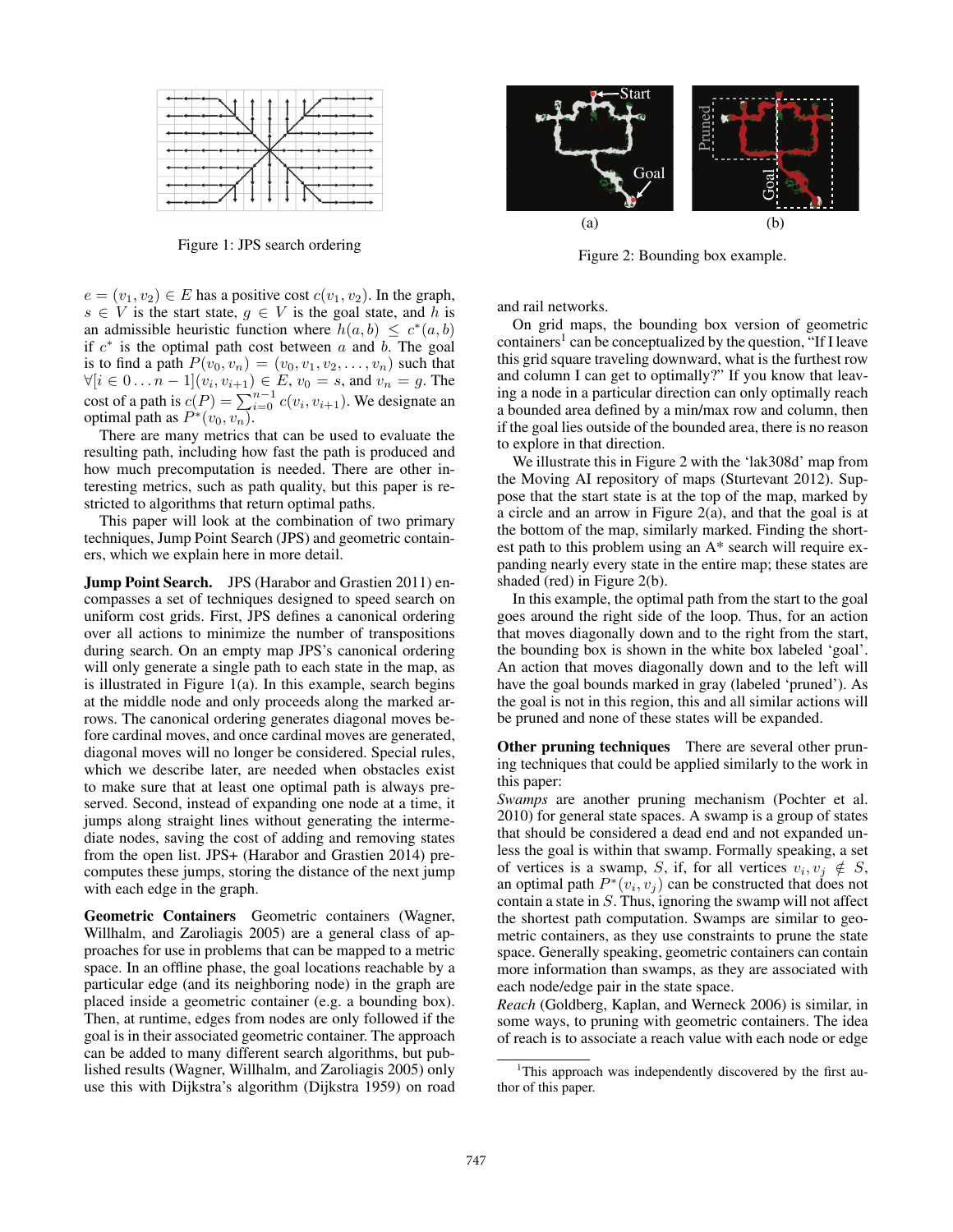in the graph. If both the start and the goal are farther away than the reach value, then the node/edge will not be part of the shortest path between the start and the goal and can be pruned. Reach can be thought of as a circle around each node; if either the start or goal are in the circle the node cannot be pruned, otherwise it can.

# Bounding Box Pre-Computation Procedure

In this paper we will focus just on the bounding box version of geometric containers. We will show a general way to precompute bounding boxes, and then a JPS-specific method.

Recall that a bounding box is stored for each of the directed edges leaving each state in the state space. There are two ways that we can pre-compute the bounding box for a given state and adjacent edge. The first is to choose a node and query over all other state-edge pairs whether that node should be part of the bounding box of that state and edge (i.e. is it reachable on an optimal path starting at that state and edge). We call this the backwards precomputation because it starts with potential goal states and works backwards to all possible start states. The alternate is to perform a singlesource shortest path computation from a node and to directly calculate the bounding box of that node from the resulting search. We call this the forward precomputation because it works forward from the start state to possible goal states. For generic bounding box computations both approaches work, but, as we will see, they are not the same when combined with the canonical ordering of JPS.

| <b>Algorithm 1</b> Compute bounding boxes |                                                       |  |  |  |  |  |
|-------------------------------------------|-------------------------------------------------------|--|--|--|--|--|
|                                           | 1: procedure COMPUTEBOUNDINGBOXES(map)                |  |  |  |  |  |
| 2:                                        | // Initialize data                                    |  |  |  |  |  |
| 3:                                        | <b>for</b> each node <i>n</i> in <i>map</i> <b>do</b> |  |  |  |  |  |
| 4:                                        | <b>for</b> each edge $e$ in $n$ <b>do</b>             |  |  |  |  |  |
| 5:                                        | for each bounding box axis $a$ in $e$ do              |  |  |  |  |  |
| 6:                                        | $a.min \leftarrow int.maxValue$                       |  |  |  |  |  |
| 7:                                        | $a.max \leftarrow 0$                                  |  |  |  |  |  |
| 8:                                        | end for                                               |  |  |  |  |  |
| 9:                                        | end for                                               |  |  |  |  |  |
| 10:                                       | end for                                               |  |  |  |  |  |
| 11:                                       | for each node s in map do                             |  |  |  |  |  |
| 12:                                       | DijkstraFloodfill $(s, map)$                          |  |  |  |  |  |
| 13:                                       | for each node <i>n</i> in <i>map</i> do               |  |  |  |  |  |
| 14:                                       | <b>if</b> <i>n</i> is reachable <b>then</b>           |  |  |  |  |  |
| 15:                                       | $e \leftarrow$ GetStartingNodeEdge(n)                 |  |  |  |  |  |
| 16:                                       | for each bounding box axis $a$ in $e$ do              |  |  |  |  |  |
| 17:                                       | $c \leftarrow$ Coord $(n, a)$                         |  |  |  |  |  |
| 18:                                       | $a.min \leftarrow Min(a.min, c)$                      |  |  |  |  |  |
| 19:                                       | $a.max \leftarrow \text{Max}(a.max, c)$               |  |  |  |  |  |
| 20:                                       | end for                                               |  |  |  |  |  |
| 21:                                       | end if                                                |  |  |  |  |  |
| 22:                                       | end for                                               |  |  |  |  |  |
| 23:                                       | end for                                               |  |  |  |  |  |
|                                           | 24: end procedure                                     |  |  |  |  |  |
|                                           |                                                       |  |  |  |  |  |

# Forward Precomputation

With a forward computation method and Dijkstra search, we must add an extra piece of information to be tracked by the Dijkstra search. For each node Dijkstra explores, it must relay the original starting node edge that this particular path emanated from, since we will be attributing information back to each starting node edge. Once each Dijkstra search has exhaustively explored all reachable nodes, we loop through all reachable nodes and expand the starting node's bounding box for the edge leading to this node to include the node's location. This preprocessing step has  $O(n^2)$ time complexity in the number of nodes within the search space. Fortunately, this process is easily parallelizable.

Algorithm 1 describes the pre-computation. We begin by performing a Dijkstra search from each possible state s in the state space (line 12). After this search is complete, we look at each state  $n$  and add the coordinates of  $n$  to the bounding box associated with the starting node edge that state *n* originally emanated from (lines  $16 - 20$ ). In the 2D case, each (directed) edge of the graph has its own bounding box defined along two axes.

The function GetStartingNodeEdge returns the starting node edge that led to state  $n$ . Note that the cost of reaching  $n$  is irrelevant here, so no additional considerations are needed for weighted graphs. While there can be many such edges, typical implementations of Dijkstra's algorithm store a single parent pointer which is determined arbitrarily according to tie-breaking in the data structures. When combining bounding boxes with A\*, it doesn't matter which of all possible edges we follow. But, we need to modify this procedure slightly when doing pre-computation for JPS to make sure we break ties for edge generation properly. We will discuss this approach later in the paper.

# Combining with A\* search

Once bounding boxes have been computed for a given map, applying them to an A\* search is straightforward and shown in Algorithm 2. The only addition to the  $A^*$  algorithm is a check to determine if the goal lies within the bounding box of the parent node in the direction of the neighboring node (line 8 of Algorithm 2). If the bounding box check fails, then the neighboring node is discarded and control continues to the next neighboring node in the loop.

Figure 3(a) shows an example problem with the start state marked with a (green) circle. The area that can be reached optimally by moving left is highlighted. The bounding box associated with this area is in Figure 3(b). An observant reader might notice that this area is larger than necessary. There are many states that can be reached optimally both by moving left and by moving diagonally down and to the left. In the next section we will show how to avoid this redundancy using the canonical ordering of Jump Point Search.

### Combining with JPS+

Jump Point Search is a recent grid-based uniform cost search algorithm developed by Harabor and Grastien (2011). JPS+ is an optimization of Jump Point Search (Harabor and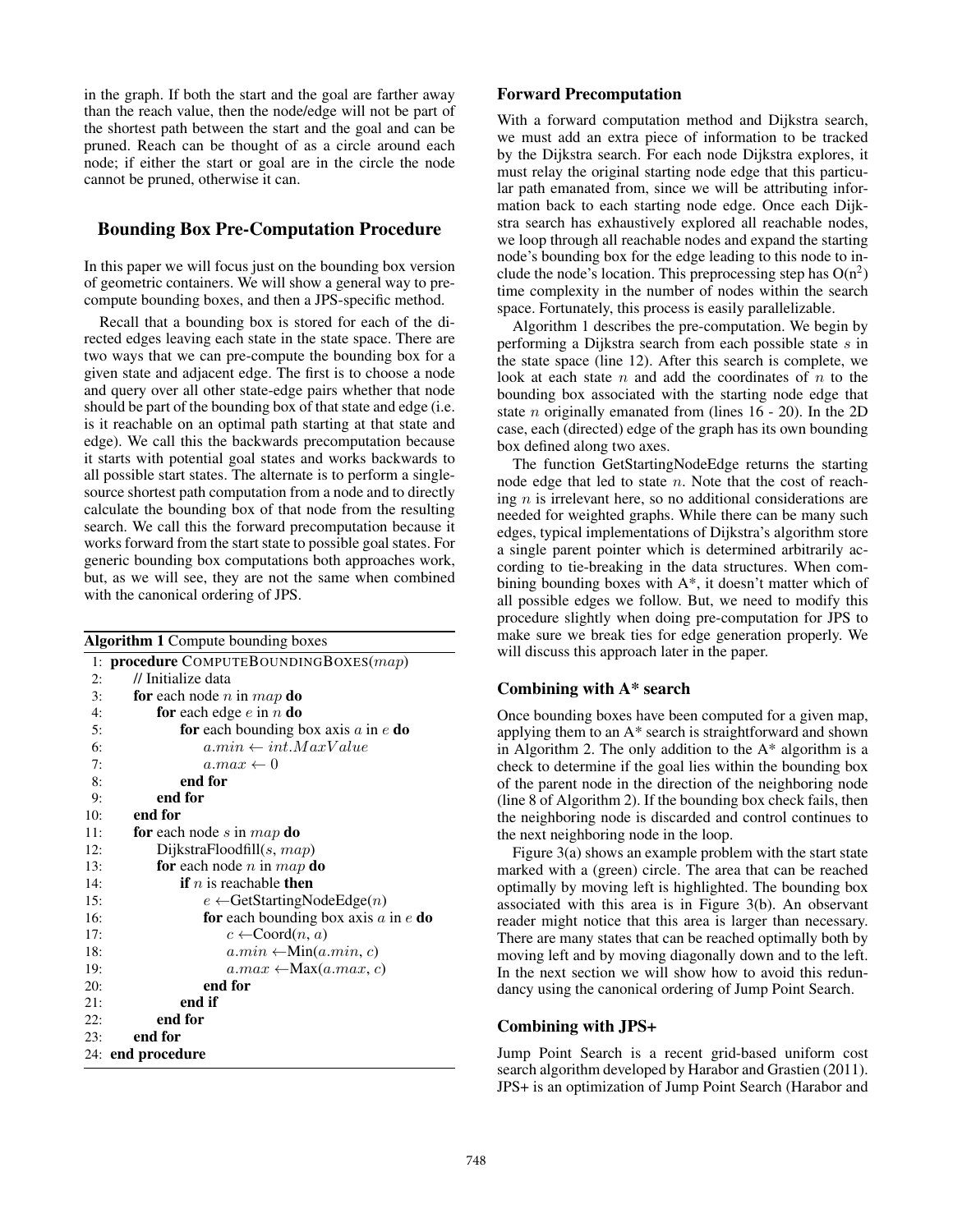#### Algorithm  $2A^*$  search with bounding boxes

|     | 1: <b>procedure</b> ASTARSEARCH(start, goal)          |
|-----|-------------------------------------------------------|
| 2:  | Push(start, open list)                                |
| 3:  | while <i>openlist</i> is not empty <b>do</b>          |
| 4:  | $n \leftarrow PopLowestCost(openlist)$                |
| 5:  | <b>if</b> <i>n</i> is goal <b>then return</b> success |
| 6:  | end if                                                |
| 7:  | <b>for</b> each neighbor d in n <b>do</b>             |
| 8:  | <b>if</b> WithinBoundingBox $(n, d, goal)$ then       |
| 9:  | // Process $d$ in the standard $A^*$ manner           |
| 10: | end if                                                |
| 11: | end for                                               |
| 12: | end while                                             |
| 13: | <b>return</b> failure                                 |
|     | 14: end procedure                                     |
|     |                                                       |



Figure 3: (a) Optimal reachability with A\* moving left and (b) states in the associated bounding box.

Grastien 2014) that precomputes key map data for even better runtime performance, at a cost of storing 8 values per grid square. For the purposes of this paper we do not need to distinguish between these approaches.

Bounding boxes can be applied to JPS+ to achieve roughly a 1000 times or larger performance increase over A\*. Precomputing the bounding boxes for the JPS canonical ordering, however, requires a different procedure than with A\* because JPS+ has specific patterns of exploration over symmetric paths that must be matched when performing the bounding box computation.

As we have already illustrated, JPS+ explores the grid search space using the canonical pattern shown in Figure 1. When there are obstacles in the map, the search must explore around these obstacles in a way that guarantees that optimal paths are still preserved. We illustrate this in Figure 4. In this example there are two obstacles (solid boxes). When the search passes an obstacle, forced neighbors are introduced (dashed boxes) which must be explored. Red arrows illustrate edges that are introduced to compensate for forced neighbors. Following a forced neighbor, the canonical ordering of the search is reset, and the search continues in the same manner, shown by the dashed green arrows.

Recall the Dijkstra search used to build bounding boxes. Given a starting state, it finds all reachable nodes, marking each one with the starting node edge that led to that state. A key property in many maps is that there are multiple possible edges that can be traversed to reach any particular node. For A\* this doesn't matter, because A\* will explore all pos-



Figure 4: JPS+ example showing how the search strategy changes when obstacles are introduced.



Figure 5: JPS+ forced neighbors (dashed boxes) from parent node P and the resulting neighbor node exploration. Similar cases exist in the other three cardinal directions.

sible paths. JPS, however, has a canonical ordering of states within a search (following diagonals before cardinal edges to reach a state). Thus, in many cases there is only one possible path that can be followed to reach each node. If the Dijkstra search and JPS search are not coordinated, our bounding boxes could prune an edge that is necessary to reach the goal, thinking that another edge will suffice.

This requires the Dijkstra floodfill search to mimic the canonical ordering used in JPS. We have already seen the basic pattern in Figure 1, but let's focus on the behavior when faced with forced neighbors. JPS explores the forced neighbors according to the cases in Figure 5 (along with their symmetric counterparts). Due to obstacles, these forced neighbors cannot be reached according to the canonical ordering of states. Forced neighbors are added to ensure the whole state space is explored. Once JPS starts exploring along a cardinal direction, it doesn't change the direction of the search unless it reaches one of these cases.

This now justifies why a forward precomputation is preferred to a backward precomputation. The forward precomputation can use the regular canonical ordering to control the search, but a backwards precomputation would need to use a reversed canonical ordering, which is significantly more complex in practice.

In Figure 6, we return to the example from Figure 3 and look at how JPS's canonical ordering improves the bounding boxes. While the start state and edge being considered are the same, we have significantly improved bounds through using JPS. Thus, JPS can not only search the map faster than A\*, it also allows us to use smaller bounding boxes for pruning the state space more efficiently. Because the canonical ordering only removes edges from the graph, the bounding boxes will be strictly smaller than a naive ordering that considers all possible optimal paths. Note that these bounding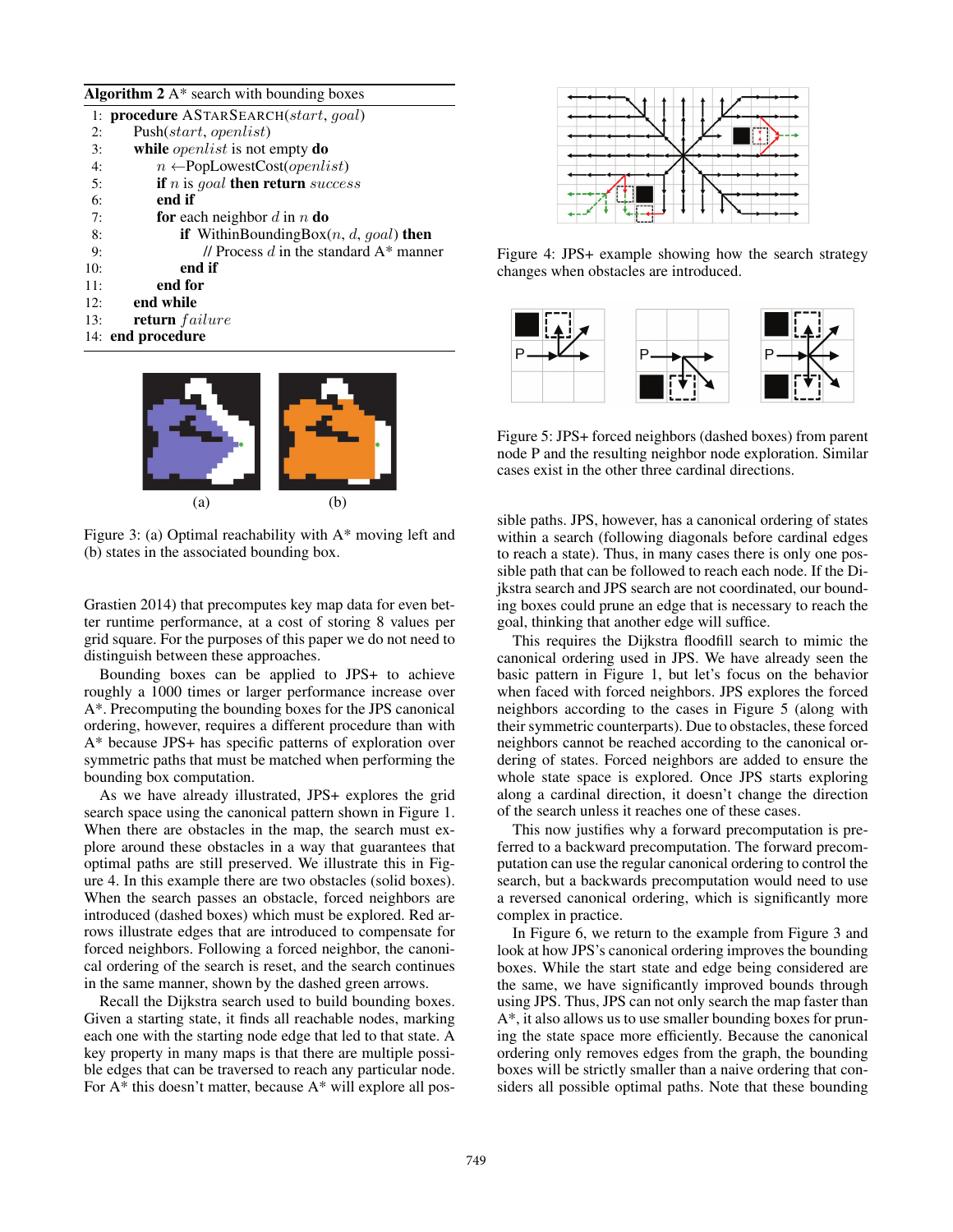

Figure 6: (a) Reachability with JPS moving left and (b) associated bounding box.

boxes can be used with  $A^*$  as well as with JPS, since  $A^*$ doesn't do any path pruning.

The last detail to ensuring bounding boxes work correctly with JPS+ is to track and propagate ties during the Dijkstra floodfill. While unnecessary and even undesirable for A\*, the JPS+ canonical ordering of search ignores non-canonical actions. If there is a tie between two initial edges from the starting node to a set of optimal nodes, the optimal nodes must be attributed to all tied starting edge bounding boxes. Otherwise, in very rare cases the bounding boxes will prevent JPS from finding optimal paths or possibly any path. During the Dijkstra floodfill, this is as simple as identifying when the path to a node ties with the cost from another path. In this situation, the only change to the node is to add the originating starting node edge to the node. If the starting node edges are held as an 8-bit bitfield, a new originating edge is simply or'ed into the bitfield. Once a bitfield contains multiple starting node edges, these are similarly propagated to successive nodes as the Dijkstra search continues to expand, thus attributing all subsequent optimal nodes back to multiple starting node edge bounding boxes.

### Further Optimizations with JPS+ Bounding Boxes

On grids using  $A^*$  variants with an octile heuristic, a very special open list optimization can be performed, first described as  $A^*$  variant 1 (Sun et al. 2009). When an edge is expanded, its cost can never be less than the parent's. Because of this property, all edges with a cost equal to the parent can be placed on a stack instead of the open list. All nodes on the stack are guaranteed to be less than or equal to the cheapest node on the open list. When the cheapest node is needed, the stack is exhausted first before querying the open list. For JPS+ with bounding boxes, not only is the stack much faster, but the open list contains so few nodes that an unordered list has been shown to provide the best performance.

Another significant speed improvement is to identify the permutations of edges and previous states encountered in JPS to create a 2048 entry function pointer look-up table  $(2^8 \text{ edges } * 8 \text{ previous states})$ . Each entry in the table points to one of the 48 unique cases that are encountered during edge expansion. By directly jumping to a specialized version of expansion, a large number of conditionals are eliminated since each set of edges to expand is partially predetermined.

Table 1: Comparison of A\* and JPS+ with bounding on the game maps from the GPPC competition. Time is the average time (in ms) to solve a single problem from this set.

| Algorithm        | Time (ms) | A* Factor | <b>JPS</b> Factor |
|------------------|-----------|-----------|-------------------|
| A*               | 15.492    | 1.0       |                   |
| A*+BB+Regular    | 1.888     | 8.2       |                   |
| A*+BB+Canonical  | 0.524     | 29.6      |                   |
| $JPS+$           | 0.072     | 215.2     | 1.0               |
| JPS+BB+Regular   | 0.014     | 1106.6    | 5.1               |
| JPS+BB+Canonical | 0.010     | 1549.2    | 7.2               |

Table 2: Comparison of Open List Operations (*in Billions*)

| Alg.       | Map              | Add       | Decrease  | Ratio  |
|------------|------------------|-----------|-----------|--------|
| $A^*$      | Dragon Age       | 14.834.69 | 6,929.67  | 2.14   |
| $JPS+$     | Dragon Age       | 1,235.14  | 95.97     | 12.87  |
| $JPS+BB$   | Dragon Age       | 3.01      | 0.05      | 60.20  |
| $A^*$      | Warcraft III     | 1.097.72  | 636.56    | 1.72   |
| $JPS+$     | Warcraft III     | 21.33     | 1.23      | 17.34  |
| $JPS + BB$ | Warcraft III     | 3.91      | 0.01      | 391.00 |
| A*         | <b>StarCraft</b> | 65,571.45 | 36,074.92 | 1.82   |
| $JPS+$     | <b>StarCraft</b> | 4.391.15  | 308.19    | 14.25  |
| $JPS+BB$   | <b>StarCraft</b> | 200.41    | 0.78      | 256.94 |

# Experimental Results

Our experimental results have two goals. The first is to illustrate the influence of the JPS canonical ordering on bounding boxes and to understand its overall performance. The second goal is to show how JPS+ with bounding boxes compares to state-of-the-art algorithms.

We perform our primary comparison on a similar setup to the Grid-Based Path Planning Competition (Sturtevant 2014), a competition that has run since 2012 for the purpose of comparing different approaches to grid-based path planning. There isn't a single winner to the competition; instead there is a pareto-optimal frontier of non-dominated algorithms. An algorithm is non-dominated if there is no other algorithm that has equal or better performance on all metrics. Any particular real-world problem with a utility over the metrics (eg pre-computation limits and speed requirements) will find the best approach among this frontier.

All experiments are performed on maps from the GPPC competition and the Moving AI map repository (Sturtevant 2012). We ran our code on the same server as the GPPC competition (a 2.4 GHz Intel Xeon E5620 with 12 GB of RAM), so timing comparisons against the GPPC competition are meaningful.

Table 3: Per-map results. (Full results over all maps in ms)

|          | Random  | Room  | Maze  | Starcraft | DА    |
|----------|---------|-------|-------|-----------|-------|
| $A^*+BB$ | 6.611   | 7.270 | 4.992 | 1.681     | 0.212 |
| JPS+     | 213.589 | 0.582 | 0.324 | 0.165     | 0.048 |
| JPS+BB.  | 1.363   | 0.038 | 0.059 | 0.017     | 0.008 |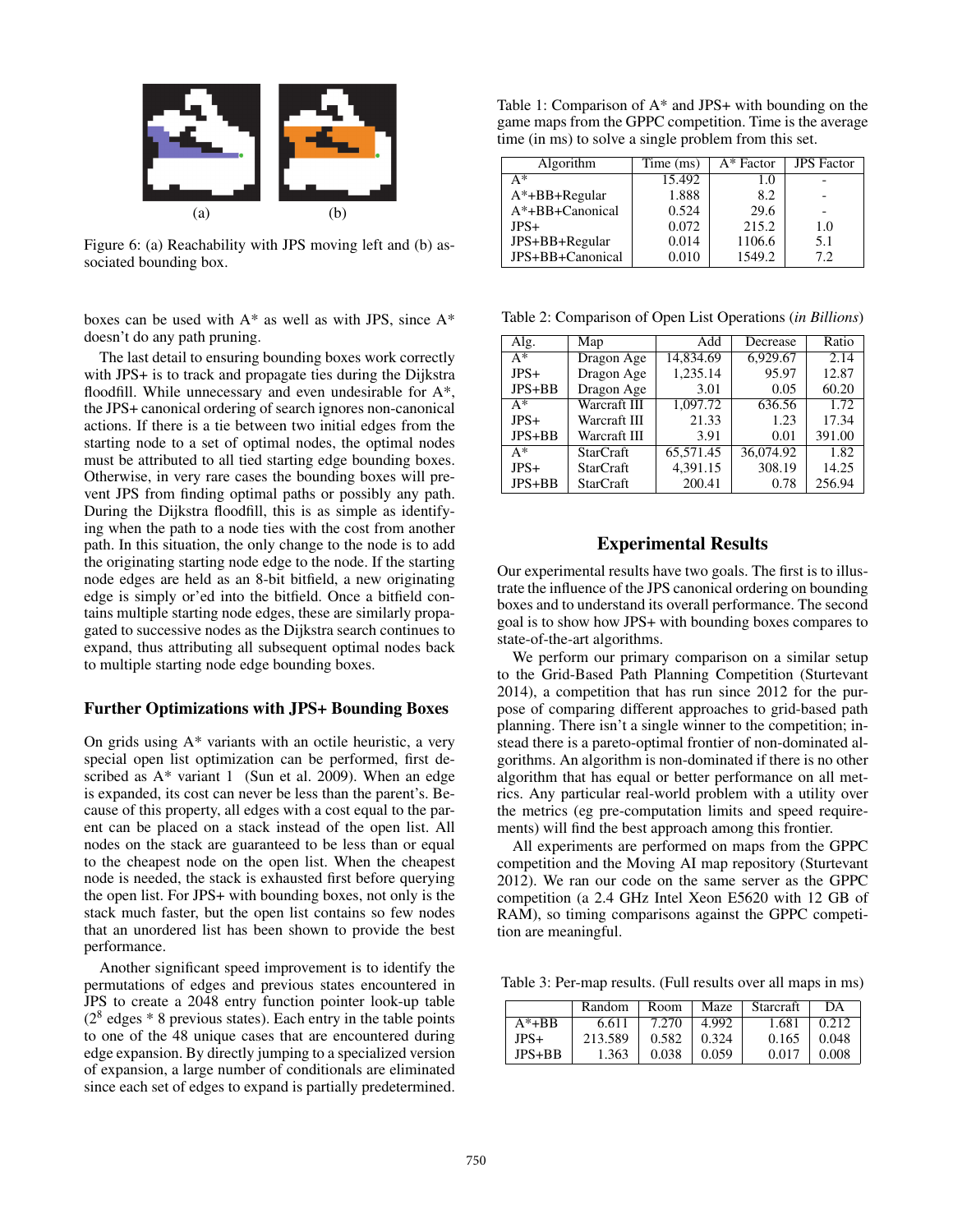| Algorithm                      | Year | Total Time (s) | Average Path (ms) | RAM(MB) | Storage  | $Pre-Time (min)$ |
|--------------------------------|------|----------------|-------------------|---------|----------|------------------|
| Subgoal                        | 2013 | 2485.0         | 1.429             | 40.00   | 93 MB    |                  |
| NLevelSubgoal                  | 2014 | 1345.2         | 0.773             | 42.54   | 293 MB   | 2.6              |
| <b>Contraction Hierarchies</b> | 2014 | 630.4          | 0.362             | 72.04   | $2.4$ GB | 968.8            |
| $JPS+BB$                       | new  | 259.9          | 0.149             | 82.43   | $2.0$ GB | 3049.0           |
| <b>SRC</b>                     | 2014 | 251.7          | 0.145             | 274.16  | 52 GB    | 12330.8          |

Table 4: A comparison between past GPPC entries (taken from http://movingai.com/GPPC/detail.html).

# Influence of Canonical Ordering

We begin by comparing  $A^*$  and JPS with bounding boxes in Table 1. For each algorithm we denote whether it used bounding boxes (BB) and whether it used a regular ordering or canonical ordering of states. (All later experiments use the canonical ordering.) Besides the average time to solve a single problem (in ms), we also report the factor of improvement over a basic A\* approach. This experiment is run on all non-artificial GPPC maps, including those from Starcraft, Dragon Age: Origins, and Dragon Age II.

The results show that  $A^*$  is 8.2 times faster with regular ordering and bounding boxes, and 29.6 times faster when using the canonical ordering. In some sense, using the canonical ordering for bounding boxes partially causes A\* to use the same ordering (because it potentially prunes other edges), and thus it gains some of the benefits of JPS without explicitly using the approach. Looking at the performance of JPS+, we see that using the canonical ordering is also significantly more effective, however the margin of gain for bounding boxes and the canonical ordering is less than with  $A^*$ .

#### Detailed Results

We provide more detailed results in Table 2 in maps taken from the Moving AI repository. Here we look at the number of open list operations (measured in billions) performed over all search problems on three different map types. What we see is that JPS+ with bounding boxes not only adds relatively few states to the open list, but it also finds shorter paths to states already on the open list far less frequently (measured by decrease key operations). This is an expected result of the canonical ordering.

There is some variance in our results depending on the maps being solved. In Table 3 we investigate performance differences across map types from the GPPC competition. The first three columns are the artificial maps: ones with random obstacles, ones with rooms, and ones with mazes. The last two columns include maps from Starcraft and Dragon Age (Origins and II) respectively. First, we see that the artificial maps are more difficult than the game maps, which isn't surprising because those maps are larger. Second, we see that JPS+ does poorly on random maps. This is because random maps have far more jump points than other map types. But, bounding boxes are able to compensate for JPS+'s poor performance, providing better performance than A\* with bounding boxes.

### Comparison to State-of-Art

Finally, we compare against the state-of-the-art in Table 4. This table compares the result of JPS+ with bounding boxes to the best optimal algorithms that have appeared in the GPPC, primarily in the 2014 competition (Sturtevant et al. 2015). There are many different metrics that we can use to compare these algorithms, and we can clearly see trade-offs in this table. (Not all competition metrics are shown here.) There are 347,868 problems in the entire set, and problems are run five times for statistical significance. The columns measure the total time to solve all problems, the average time to solve a single problem, the RAM usage after solving all problems, the size of the pre-computed storage, and the time spent doing the precomputation.

The pre-computation time of bounding boxes is significantly larger than N-Level Subgoal Graphs (Uras and Koenig 2014), because we compute the full all-pairs shortest path data when doing the bounding. Our implementation is very efficient, however, so we can do this computation much faster than the Single-Row Compression (SRC) entry (Strasser, Harabor, and Botea 2014), which also computes the all-pairs shortest-path data (compressing it). This is likely because we use the canonical ordering to speed up our Dijkstra search, a full discussion of which is beyond the scope of this paper.

We can see that JPS+ with bounding boxes is faster than all other optimal approaches shown here, with the exception of SRC. It is nearly as fast as the SRC entry, however, which contains the full all-pairs shortest path data and uses 26 times the storage of JPS+ with bounding boxes. The entry does use slightly more RAM than other approaches, and, as mentioned before, takes more time for pre-computation. But, overall, it establishes a new standard for fast grid pathfinding.

### Conclusions and Future Work

Bounding boxes are a simple, yet powerful optimization technique that establish state-of-the-art performance when combined with JPS+. Most importantly, the canonical pruning and other ideas which make JPS+ efficient are highly orthogonal to the gains from bounding boxes, meaning that the two ideas are highly efficient when combined. Bounding boxes are especially well suited to static search spaces based in Euclidean space and improve when pre-computed with the canonical ordering of JPS+.

There are many possible optimizations that need to be explored. The most important include (1) finding ways to reduce the cost of pre-computation, (2) computing